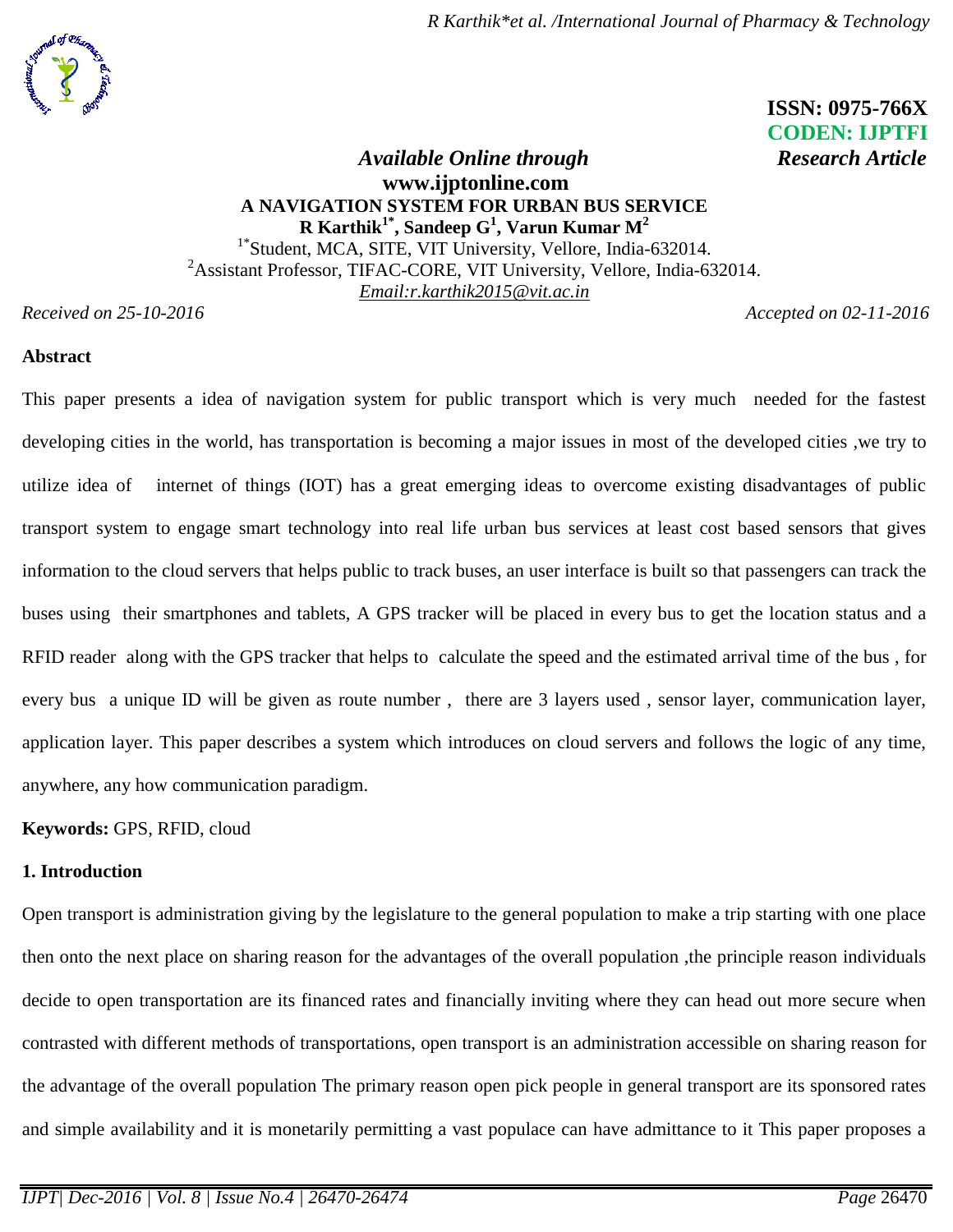*R Karthik\*et al. /International Journal of Pharmacy & Technology* Smart Public Transport System where all significant data of the transport will be assembled and handled, and displayed to the client. This framework incorporates presenting a portion inside the transport for showing the drawing nearer transport end and the rest of the transport course the framework will annihilate the instability in entry time that explorers confront each day and turn out to be of extraordinary help with arranging their trips well ahead of time. Regardless of the possibility that the traveler knows about the landing time of the bus.More over, the framework helps in invalidating the long holding up hours at the transport stop Along with the instability in time, there is likewise a misgiving in regards to the limit of a transport consequently by utilizing top of the line advances like UI, this paper is sorted out and very much clarified promote in giving a point by point thought on following out in the open transportation utilizing RFID and GPS and in addition existing equipment approaches. The propelled advancements having been begun executing in the transportation division to beat the real issues confronted in urban areas , with the possibility of IOT advances have empowered the improvement of open transportation administration framework ,This paper exhibits a thought of following the transports at which put its been arriving and at what assessed time the transport may touch base at the transport stop , where as individuals can track the transports by its extraordinary id which is been given to all transports, individuals can check for the transports utilizing an application through his/her cell phones and gets the area subtle elements of the transport at which put its been arriving. A GPS tracker is set in every transport to get the area status of the transport alongside GPS tracker a RFID card is set together in the transport. RFID gives a remarkable ID to all transports and it is utilized to compute the assessed time, speed of that specific vehicle, when a man checks for the transports by its given id then the GPS tracker which is associated with that RFID sends the area status to the server and through the SMS portal a message is been send to the application.

#### **2. Proposed architecture**

In this framework the equipment ways to deal with ITS is subject to the sensors and miniaturized scale controllers utilized as a part of this framework ,the multifaceted nature required in the packaging together of the different segments into single equipment edge work .The equipment based techniques additionally experience the ill effects of real issues because of electrical clamor, upkeep and so on. We propose a basic application and IOT based approach which can give transport following data to the suburbanites in the easy way. In this design we essentially partitioned into three sections. The on board module which comprise of sensors inside the transport, essentially used to track the position of the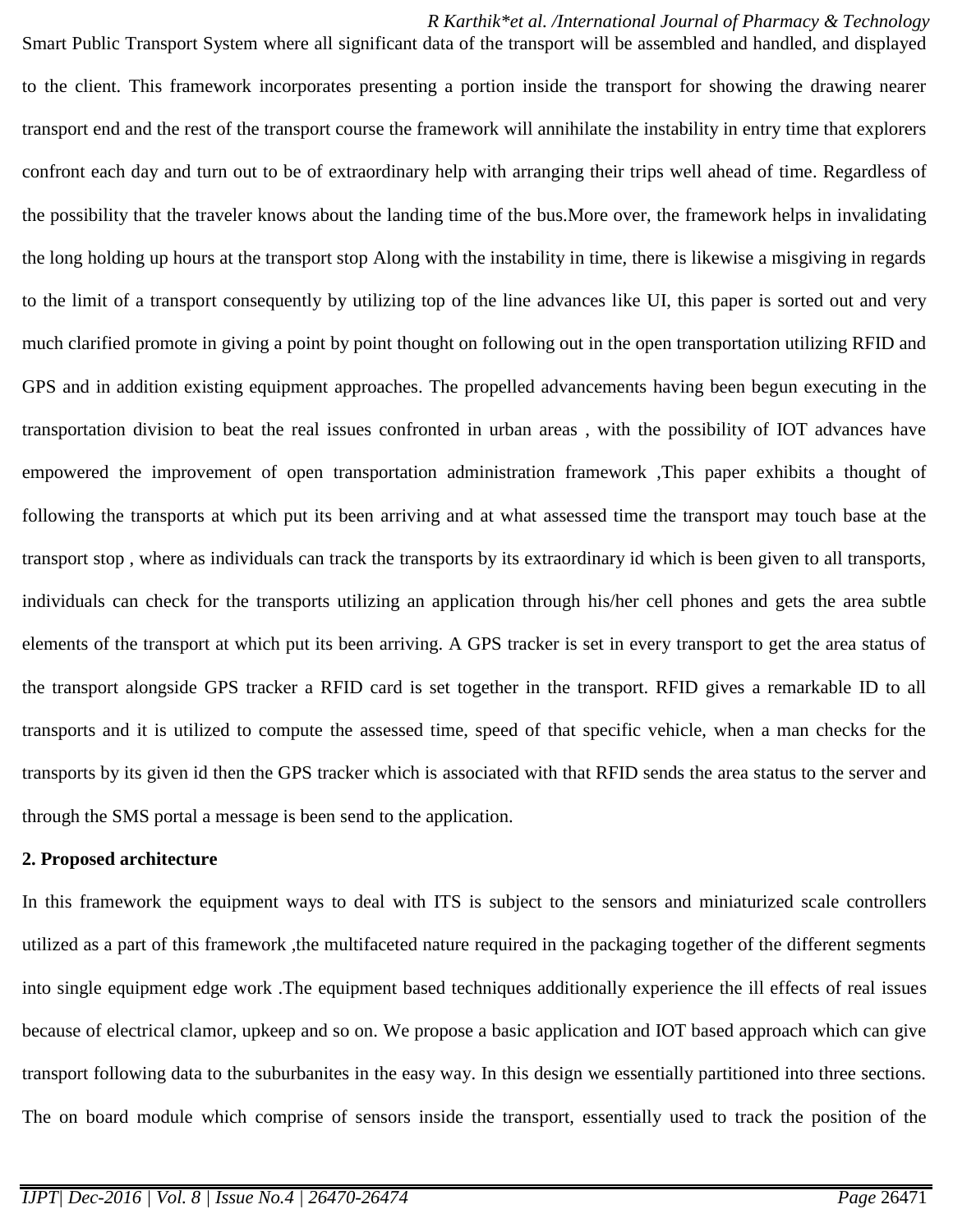*R Karthik\*et al. /International Journal of Pharmacy & Technology* transport utilizing the GPS tracker as a part of the telephone. The gathered data is been sent to the system of the gadget. The backend comprises of a server module which gets information from the on board unit. The customer module comprises of a client application and also a SMS based framework which can be utilized by workers to track the area of the transport area and plan the calendar as indicated by it. In this we likewise attempt to put a QR code at every transport stop. QR codes demonstrate that a viable measure to give data to travelers in regards to the transports experiencing that transport stops.



Block diagram of navigation system

**Figure 1:Block diagram of navigation system.**

#### **2.1. On Board Module**

In this we attempt to join GPS and RFID peruser modules together to frame a coordinated unit. We propose an application in light of UI using an assembled GPS to track the area of the transport routinely and push it to a server on a successive premise. Once the application is begun surprisingly, an intelligent action appears requesting the point by point portrayal of the specific transport course. This field incorporates transport id which is a one of a kind id being given to every last transport handling on a specific course , source station, goal station and the name of every single transport stop on the course, this demonstrates a data that last station from which the transport left , the following stop, remove staying till the following transport stop lastly the evaluated landing time (ETA)at the following transport stop. This area data is ceaselessly utilizing GPS and transfers as the transport crosses different transport stops on its way. Concurring the longitude and scope qualities are utilized to ascertain time of landing which is then sent to the server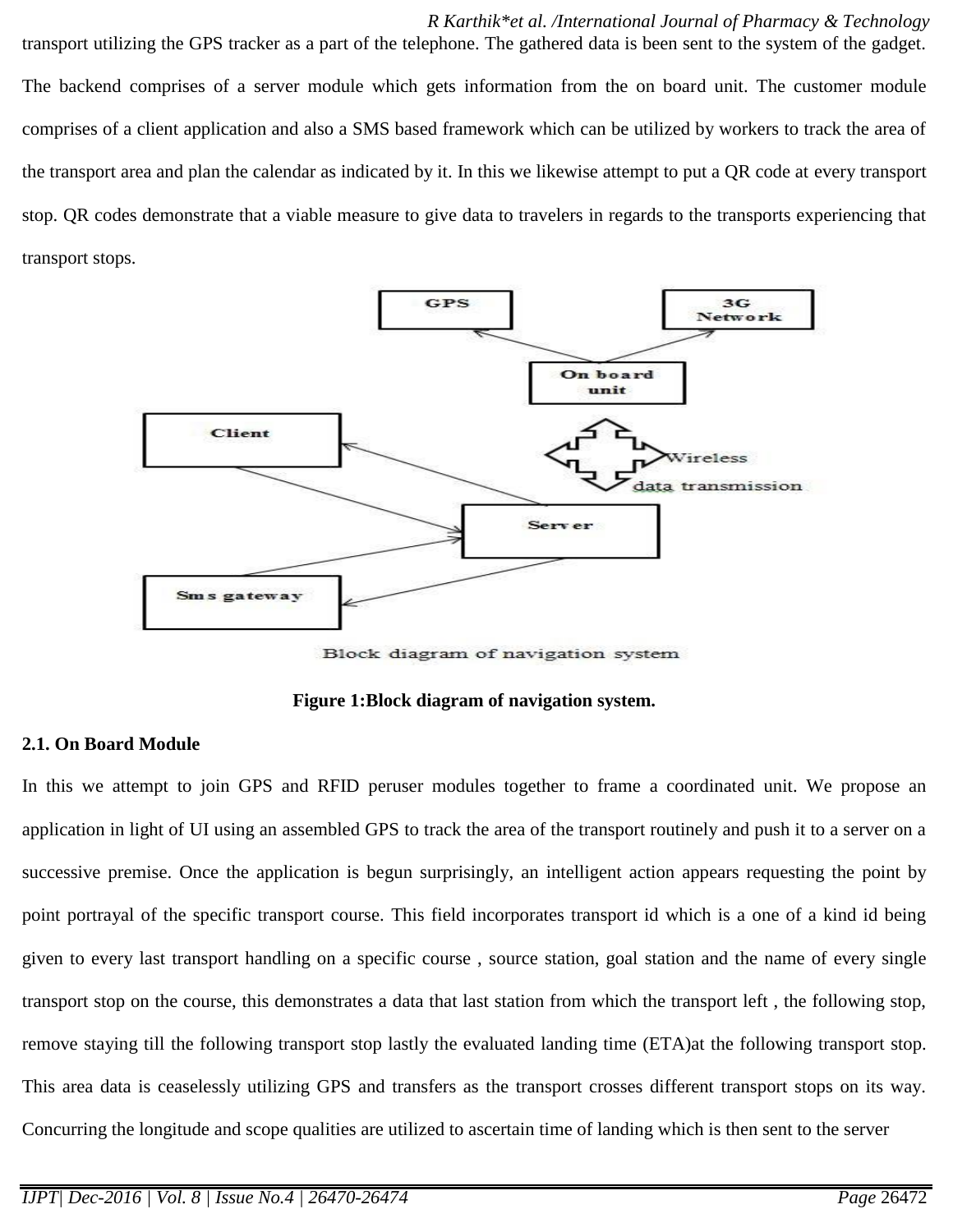## **2.2.Arrival Time Algorithm**

Previous coordinates and new coordinate to Receive new coordinates If (prev coordinate== new coordinates) Start time Calculate delay time Add delay time to calculate final arrival time prev coordinate = new coordinate Else Process new coordinate Calculate ETA time of the bus prev coordinate = new coordinate

## **3. Server Module**

The web server module frame is the center of this framework. It serves as the back end apparatus. The server contains all the data about the courses of all transports and additionally the middle of the road transport stops on the course. The server additionally forms ask for from a customer with respect to the evaluated landing time of a transport at a specific transport stop. The server keeps up a database of data with respect to the transports, courses and stops that are put away in the back end .the application sends demand to the server in encoded design which is put away in the tables made on the server , when the data achieves the server is summoned which is in charge of overhauling the data. As the transport is going on its wanted course the server always overhauls the left from station and next from station sections in the tables so that if a client inquiries about the accessibility of a transport at a required transport stop. The is multi-strung and subsequently can handle different synchronous customer asks for at once. When a customer ask for comes in , the server makes a string to the customer.

## **4. Client Module**

we propose to build up an application on the customer side which can be utilized to progressively track the area of the transport and accessibility at a specific transport stop alongside the ETA .accordingly suburbanites can arrange their